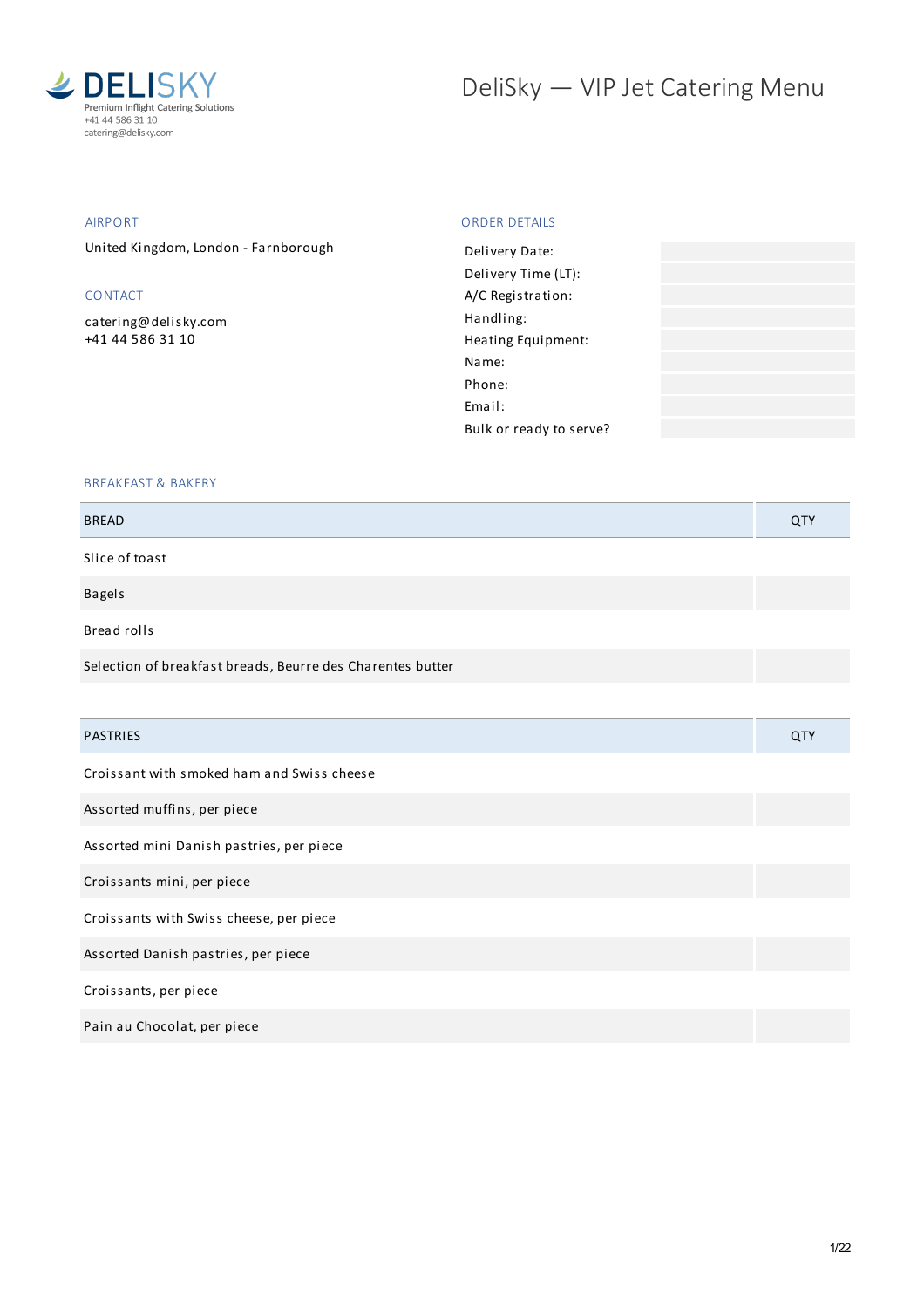| <b>YOGHURTS</b>                                 | <b>QTY</b> |
|-------------------------------------------------|------------|
| Granola parfait in glass                        |            |
| Individual yoghurt                              |            |
| Individual glass jar Greek yoghurt              |            |
| Greek yogurt with muesli and honey              |            |
|                                                 |            |
| <b>CEREALS</b>                                  | <b>QTY</b> |
| Porridge oats                                   |            |
| Individual cereal sleeve                        |            |
| Granola                                         |            |
|                                                 |            |
| <b>MUESLI &amp; FRUITS</b>                      | <b>QTY</b> |
| Sliced exotic fruit                             |            |
| Sliced fruit & berries platter                  |            |
| Exotic fresh fruit brochettes with fruit coulis |            |
| Exotic fruit Salad                              |            |
| Plain muesli                                    |            |
| Bircher muesli                                  |            |
|                                                 |            |
| <b>BLINIS &amp; PANCAKES</b>                    | <b>QTY</b> |

Large pancakes with maple syrup (2 per portion)

| COLD CUTS                                                                                                                                            | QTY |
|------------------------------------------------------------------------------------------------------------------------------------------------------|-----|
| Cold sliced roast meats, parma ham, salami and salad garnish                                                                                         |     |
| Sliced breakfast cheeses on slate<br>Finest English & Continental cheese selection served with grapes & dried apricots, presented on a slate platter |     |
| Sliced breakfast continental meats                                                                                                                   |     |
| Smoked salmon, gourmet brown bread with cream cheese                                                                                                 |     |
|                                                                                                                                                      |     |

| <b>FAKFAST</b><br><b>HOT BRE</b><br>ີຕວ່າ |  |
|-------------------------------------------|--|
|                                           |  |

Porridge oats

Scrambled eggs

Poached egg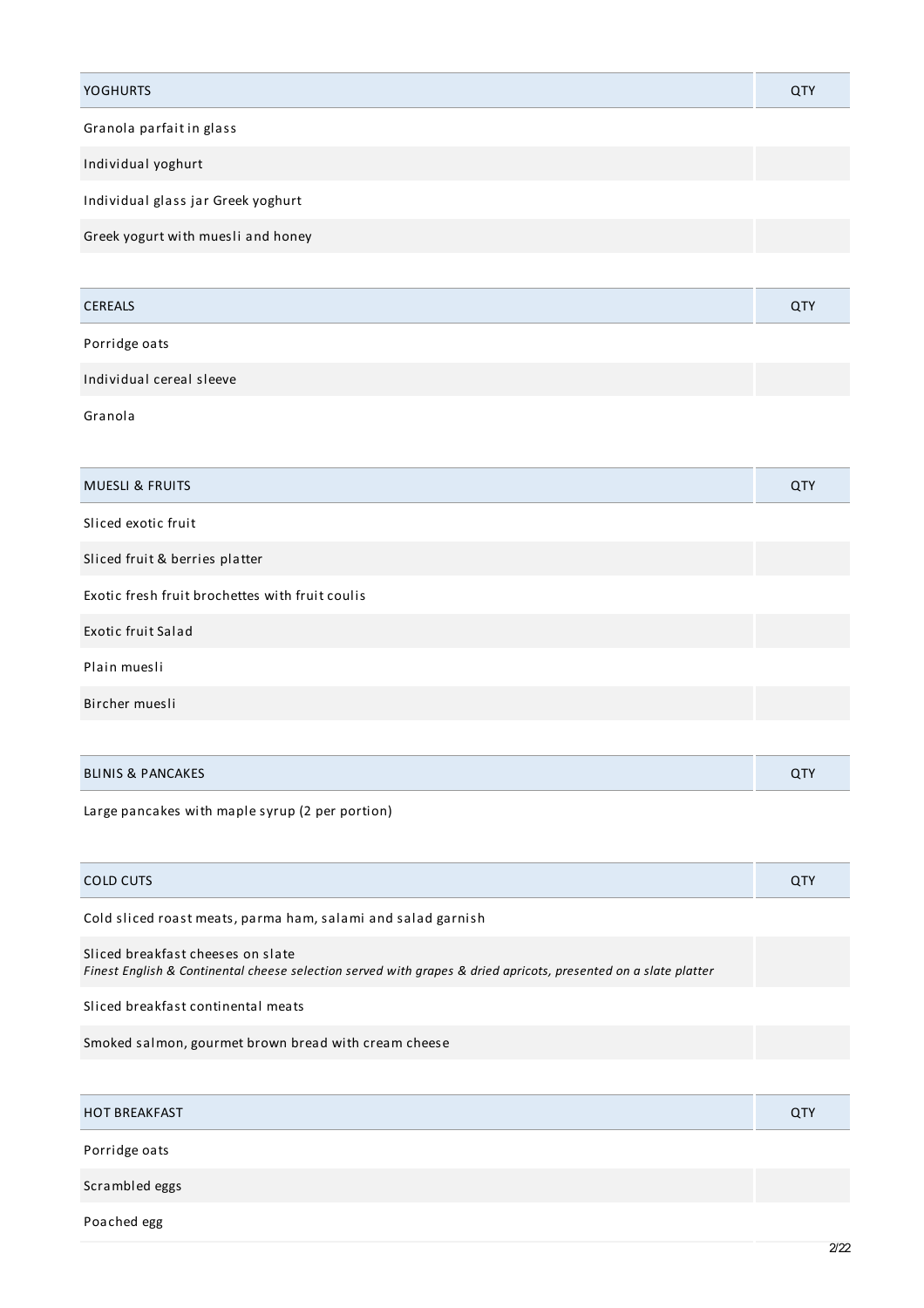# Fried egg

| Eggs Benedict                                                                                                 |  |
|---------------------------------------------------------------------------------------------------------------|--|
| English muffins with free range organic soft poached eggs, English smoked bacon topped with hollandaise sauce |  |
|                                                                                                               |  |

# Eggs Florentine

*English muffins with free range organic soft poached eggs, wilted spinach topped with hollandaise sauce*

Eggs Royale

*English muffins with free range organic soft poached eggs, Scottish smoked salmon topped with hollandaise sauce*

| Cheese omelette                                    |  |
|----------------------------------------------------|--|
| Mushroom omelette                                  |  |
| Plain omelette                                     |  |
| Vegetable omelette                                 |  |
| Western omelette                                   |  |
| Egg white only omelette                            |  |
| Ham omelette                                       |  |
| Herb omelette                                      |  |
| Hard boiled organic egg                            |  |
| Smoked haddock kedgeree                            |  |
| Crispy American style bacon (5 pieces per portion) |  |
| English smoked back bacon (3 pieces per portion)   |  |
| Chicken sausages (2 per portion)                   |  |
| Veal sausages, 2 pieces                            |  |
| Turkey bacon (3 pieces per portion)                |  |
| Sausages (2 per portion)                           |  |
| Beef and tomato sausages (2 per portion)           |  |
| Vegetarian sausages, 2 pieces                      |  |
| Sausage bap                                        |  |
| Grilled tomatoes                                   |  |
| Mushrooms grilled                                  |  |
| Baked beans in a rich tomato sauce                 |  |
| Sliced black pudding                               |  |
|                                                    |  |

Oven roasted roesti potato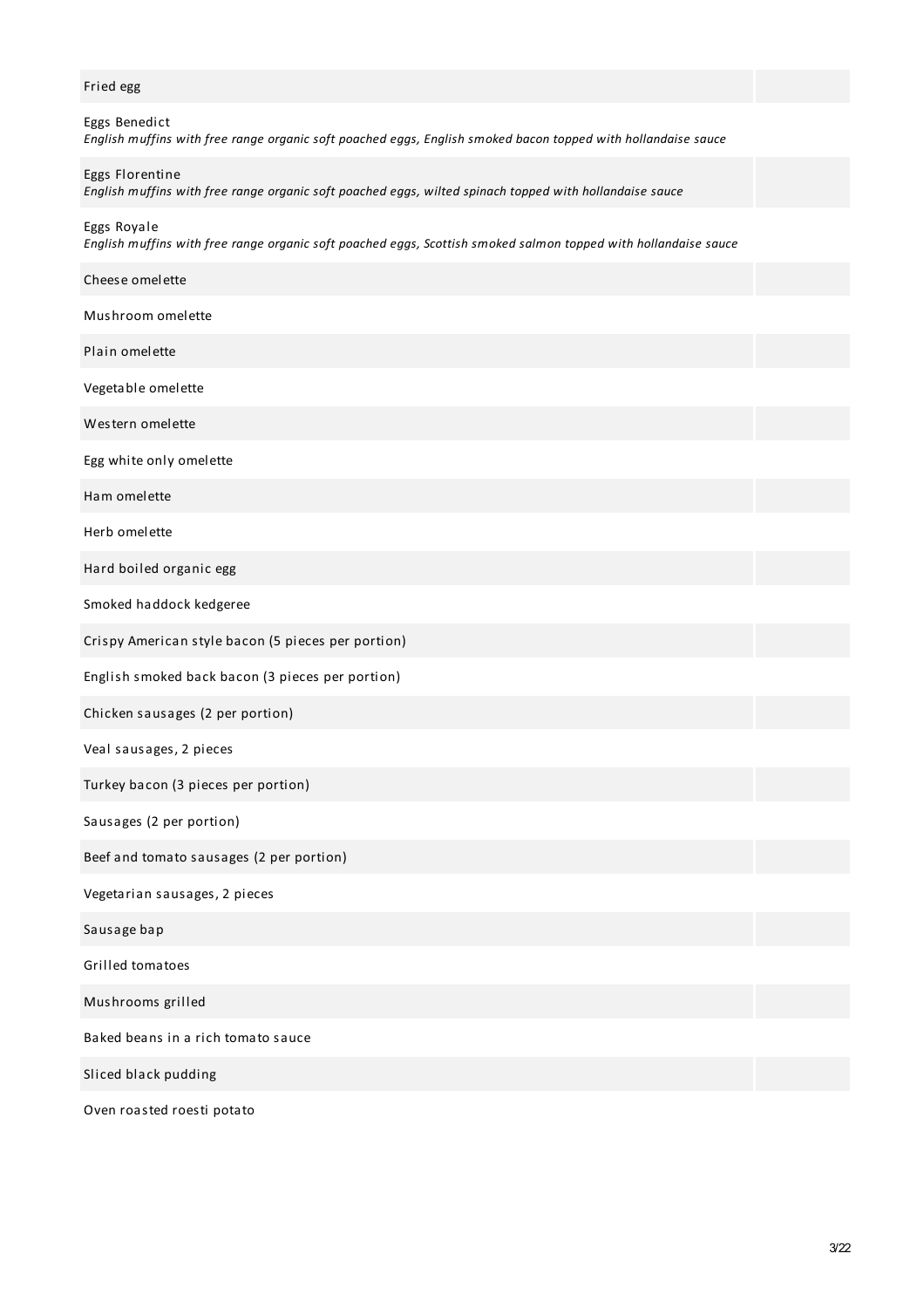#### Cold boxed continental breakfast

*Danish pastry, assorted charcuterie, continental cheese plate, sliced fruit, bread roll & butter*

| <b>HOT BREAKFAST SETS</b> | ~T.<br>◡ |
|---------------------------|----------|
|---------------------------|----------|

Full English Breakfast *sausage, bacon, scrambled egg, baked beans, tomatoes & potato roesti*

Hot Boxed Breakfast

*Sausage, bacon, scrambled egg, baked beans, tomatoes & roesti, continental cheese plate, sliced fruit, danish pastry, bread roll & butter*

# COLD MEALS

| <b>SNACKS</b> | $\sim$ |
|---------------|--------|
|               |        |

Kettle crisps, 40g packet

| <b>CANAPÉS</b>                                                                  | <b>QTY</b> |
|---------------------------------------------------------------------------------|------------|
| Scottish smoked salmon canape nestled on a creme fraiche                        |            |
| Shredded hoisin beef canape rolled in an oriental pancake                       |            |
| Thai asparagus spears wrapped in prosciutto served on pumpernickel              |            |
| Foie gras ganache served on a garlic & herb crostini, topped with salmon caviar |            |
| Crab & Aioli quenelle in a sesame seed panier                                   |            |
| Sweet Thai chili king prawns served in a filo basket                            |            |
| Red onion marmalade croute, topped with creamy goats cheese & black truffle     |            |
| Hummus & marinated black olive tart                                             |            |
| Brie & bresaola resting on a mini Scottish oatcake                              |            |
| Caviar and creme fraiche canapes, per piece                                     |            |
| Buffalo mozzarella & cherry tomato mini bruschetta (2 portions)                 |            |
|                                                                                 |            |
| <b>SANDWICHES</b>                                                               | QTY        |
| Club sandwich - Bacon, lettuce & tomato wrap                                    |            |
| Assorted Bagel with Pastrami, cherry tomatoes & rocket salad                    |            |
| Assorted Bagel with Honey roast ham, tomatoes & Dijon mustard                   |            |
| Assorted Bagel with Prawn, mayonnaise & rocket salad                            |            |
| Assorted Bagel with Chargrilled vegetables and hummus                           |            |
| Assorted Bagel with Egg mayonnaise and watercress                               |            |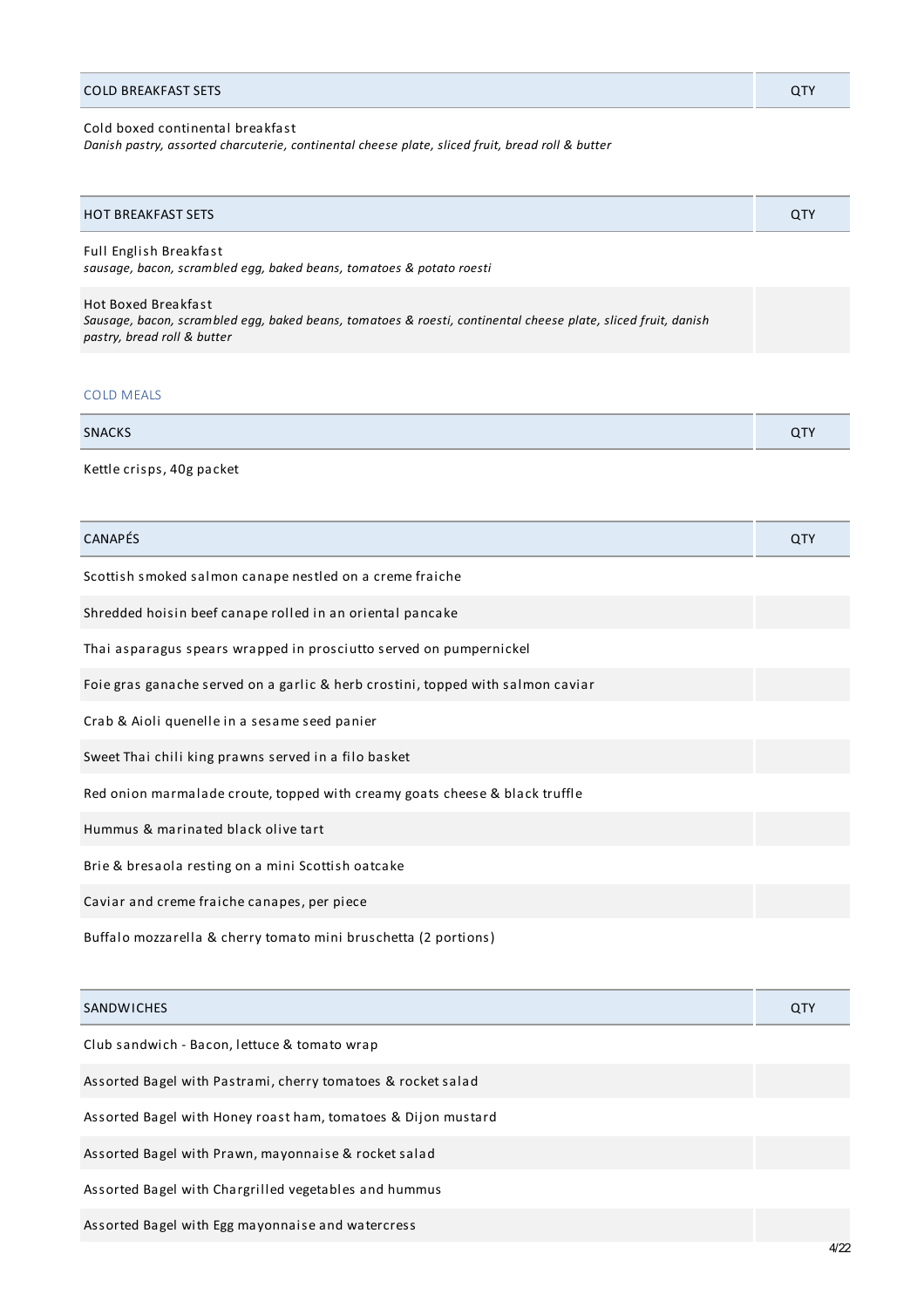| Mini Finger sandwiches (4 triangles) - Bacon, lettuce & tomato                                   |
|--------------------------------------------------------------------------------------------------|
| Mini Finger sandwiches (4 triangles) - Brie & tapenade                                           |
| Mini Finger sandwiches (4 triangles) - Buffalo mozzarella, pesto & tomato                        |
| Mini Finger sandwiches (4 triangles) - Chargrilled vegetables with hummus                        |
| Mini Finger sandwiches (4 triangles) - Smoked salmon & cream cheese                              |
| Mini Finger sandwiches (4 triangles) - Prawn with lemon & dill mayonnaise                        |
| Mini Finger sandwiches (4 triangles) - Tuna & cucumber mayonnaise                                |
| Mini Finger sandwiches (4 triangles) - Chargrilled chicken with mixed salad                      |
| Mini Finger sandwiches (4 triangles) - Chargrilled chicken & pesto                               |
| Mini Finger sandwiches (4 triangles) - Cheese & spring onion mayonnaise with red onion marmalade |
| Mini Finger sandwiches (4 triangles) - Honey roast ham, tomato & Dijon mustard                   |
| Mini Finger sandwiches (4 triangles) - Rare roast beef & horseradish                             |
| Mini Finger sandwiches (4 triangles) - Egg mayonnaise with rocket                                |
| Mini Finger sandwiches (4 triangles) - Turkey breast with cranberry jelly                        |
| Assorted Bagel with Smoked salmon, cream cheese & chives                                         |
| Open sandwich - Tomato & mozzarella drizzled with a basil pesto                                  |
| Open sandwich - Parma ham with honey roasted figs                                                |
| Open sandwich - Smoked salmon with Thai asparagus                                                |
| Open sandwich - King prawns with rocket & avocado pear                                           |
| Open sandwich - Roasted vegetables with goats cheese & pine nuts                                 |
| Open sandwich - Selection of charcuterie with sun dried tomatoes                                 |
| Open sandwich - Rare roasted sirloin of beef with horseradish                                    |
| Open sandwich - Smoked bacon, lettuce & tomato                                                   |
| Open sandwich - Trio of fine French cheeses                                                      |
| Open sandwich - Cajun chicken with roasted peppers & red onion                                   |
| Baguette - Brie & tapenade                                                                       |
| Baguette - Buffalo mozzarella, pesto & tomato Baguette                                           |
| Baguette - Chargrilled vegetables with hummus                                                    |
| Baguette - Smoked salmon & cream cheese                                                          |
| Baguette - Prawn with lemon & dill mayonnaise                                                    |
| Baguette - Tuna & cucumber mayonnaise                                                            |
| Baguette - Chargrilled chicken with mixed salad                                                  |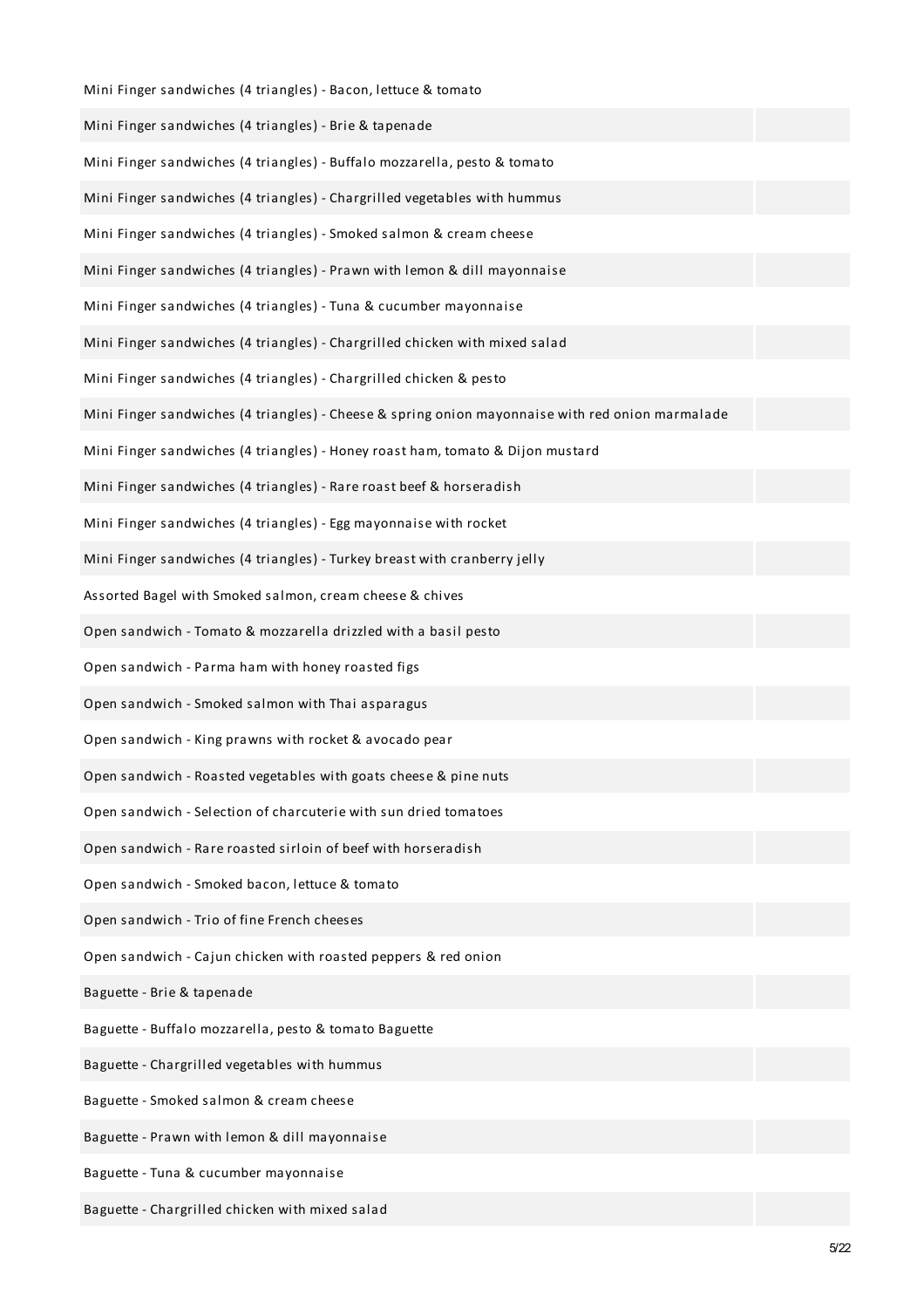| Baguette - Chargrilled chicken & pesto                           |            |
|------------------------------------------------------------------|------------|
| Baguette - Cheese & spring onion mayonnaise, red onion marmelade |            |
| Baguette - Honey roast ham, tomato & Dijon mustard               |            |
| Baguette - Rare roast beef & horseradish                         |            |
| Baguette - Egg mayonnaise with rocket                            |            |
| Baguette - Turkey breast with cranberry jelly                    |            |
| Baguette - Bacon, lettuce & tomato                               |            |
| Assorted mini open sandwiches (2 per portion)                    |            |
| Mini open sandwiches (2 per portion)                             |            |
| Mini Bagel with smoked salmon, cream cheese and chives           |            |
|                                                                  |            |
|                                                                  |            |
| <b>WRAPS</b>                                                     | <b>QTY</b> |
| Bacon, lettuce & tomato wrap                                     |            |
| Brie & tapenade wrap                                             |            |
| Buffalo mozzarella, pesto & tomato wrap                          |            |
| Chargrilled vegetables with hummus wrap                          |            |
| Smoked salmon & cream cheese wrap                                |            |
| Prawn with lemon & dill mayonnaise wrap                          |            |
| Tuna & cucumber mayonnaise wrap                                  |            |
| Chargrilled chicken wrap with mixed salad                        |            |

Cheese & spring onion mayonnaise wrap with red onion marmelade

Honey roast ham, tomato & Dijon mustard wrap

Rare roast beef & horseradish wrap

Egg mayonnaise with rocket wrap

Turkey breast wrap with cranberry jelly

Wraps, assorted filled, per piece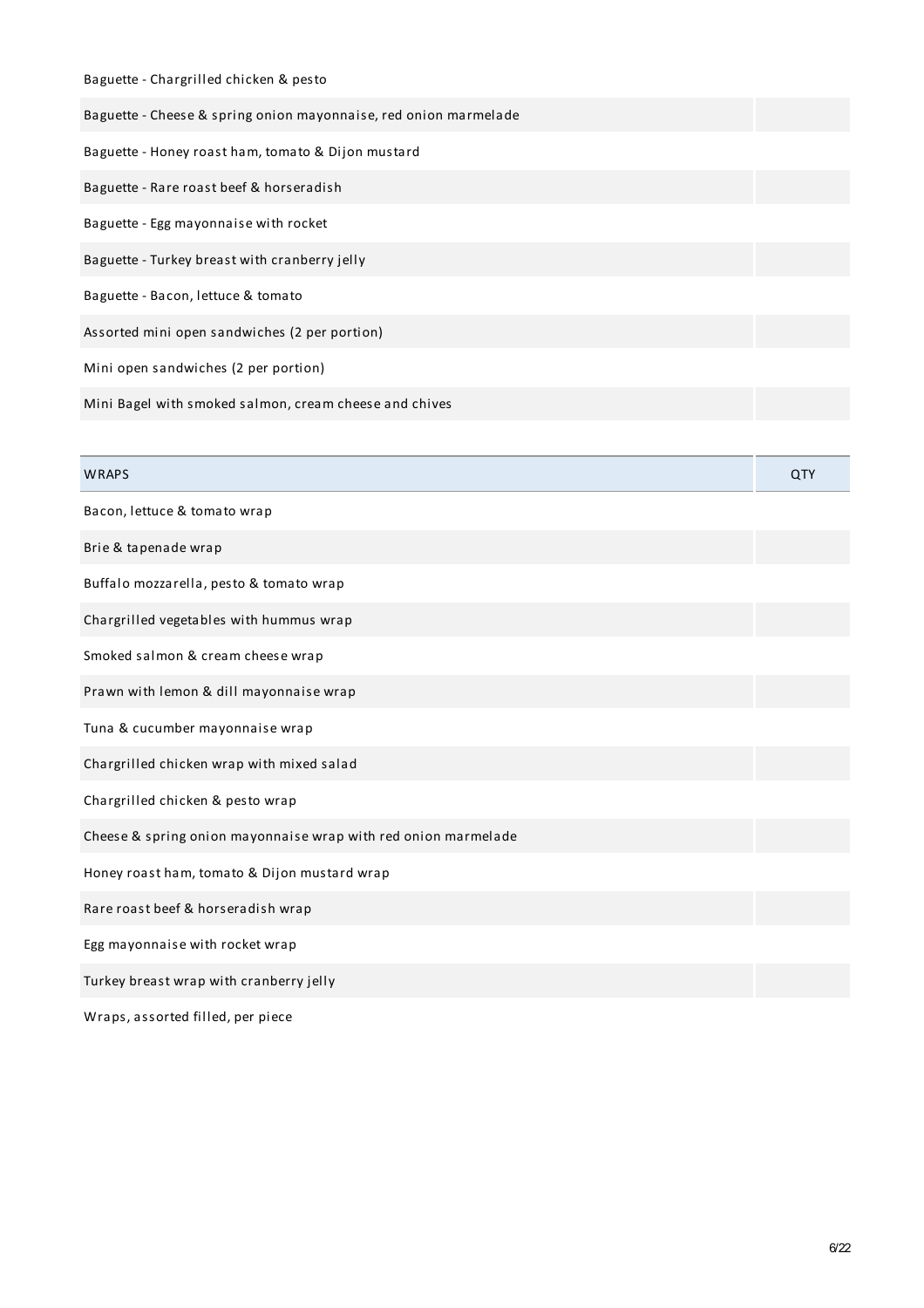| <b>STARTERS</b>                                                              | QTY |
|------------------------------------------------------------------------------|-----|
| Pepper stuffed with roasted herb cous cous                                   |     |
| Carpaccio of beef with parmesan, rocket and balsamic dressing                |     |
| Foie gras pate served with a red onion marmalade, orange salsa & melba toast |     |
| Salmon tartare with a dill dressing                                          |     |
| Goats cheese and red onion tartlet                                           |     |
| Vitello tonnato                                                              |     |
| English style prawn cocktail with marie rose cocktail sauce                  |     |
| Mixed seafood salad with dressing                                            |     |
| Roast figs with mozzarella, prosciutto, rocket & basil dressing              |     |
| Gravlax with a dill mustard dressing                                         |     |
| Crushed black pepper seared tuna with puy lentils                            |     |
| Stuffed vine leaves (4 per portion), lemon tie                               |     |
| Sliced melon served with prosciutto ham, figs and basil                      |     |
| Watercress with rocket, char-grilled scallops, croutons and dressing         |     |
| Trio of pate with rustic brown bread and tomato chutney                      |     |
| Fennel with feta, pomegranate, picked herbs and lemon dressing               |     |
| Edamame beans with rock salt                                                 |     |

| <b>SUSHI</b> | QTY |
|--------------|-----|
|--------------|-----|

Assorted maki roll, per piece *California roll, nigiri sushi, garnish*

Assorted vegetarian sushi, per piece

Sashimi, 7 pieces *Sliced salmon, tuna, seared king scallops sashimi, garnish*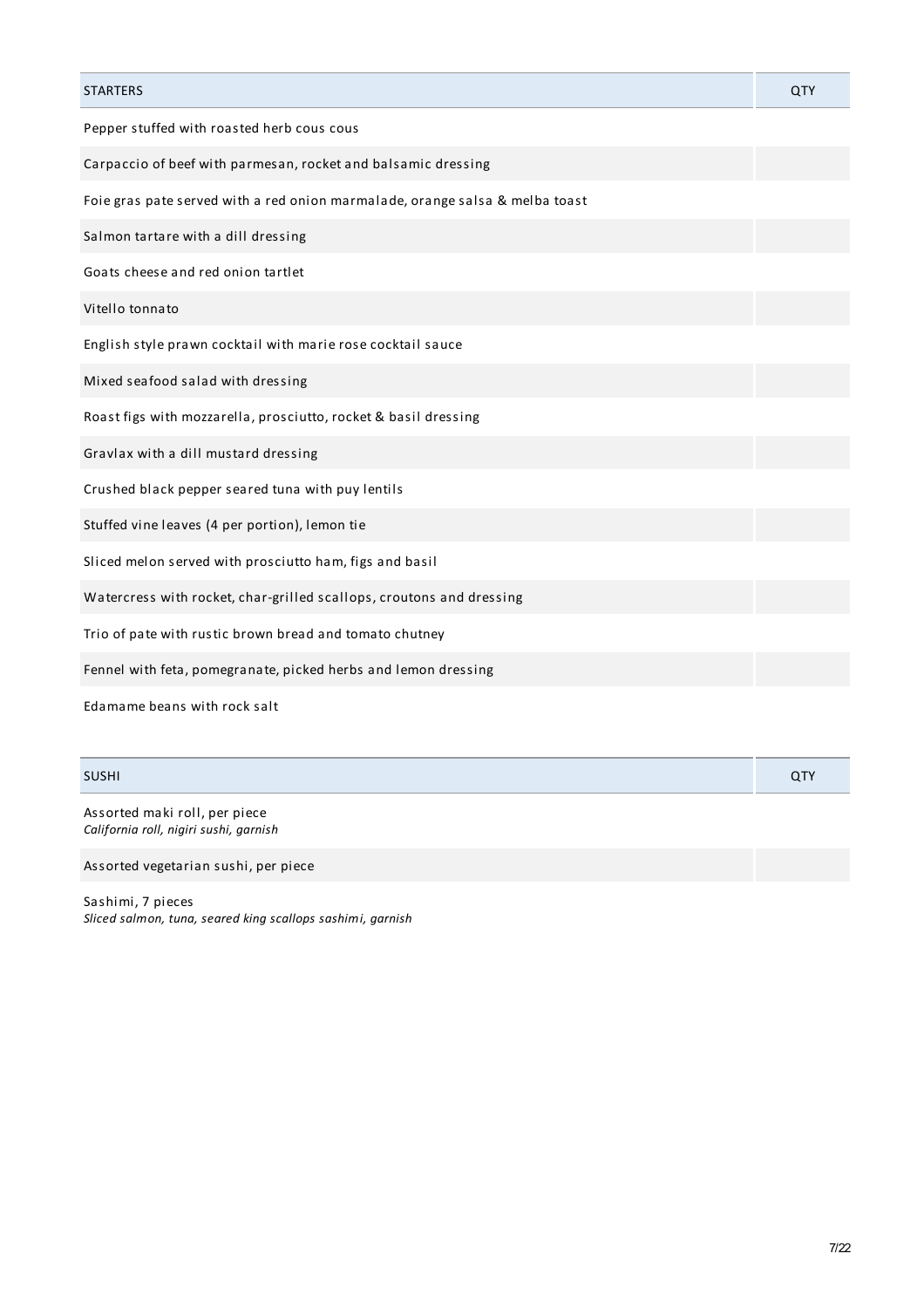| <b>PLATTERS</b>                                                          | QTY |
|--------------------------------------------------------------------------|-----|
| Lobster seafood buffet, seafood sauce                                    |     |
| Smoked salmon platter, caper berries, horseradish cream                  |     |
| Mixed grill assortment with garnish                                      |     |
| English and continental cheese and biscuits on slate                     |     |
| Cold sliced roast meats platter with parma ham, salami, salad garnish    |     |
| Half lobster seafood buffet with seafood sauce                           |     |
| Seafood buffet with seafood sauce                                        |     |
| Smoked fish selection, horseraddish cream, salad garnish                 |     |
| Vegetable crudites<br>please select dip under "extra garnish and sauces" |     |
| Antipasto platter                                                        |     |

Cold traditional Lebanese mezze platter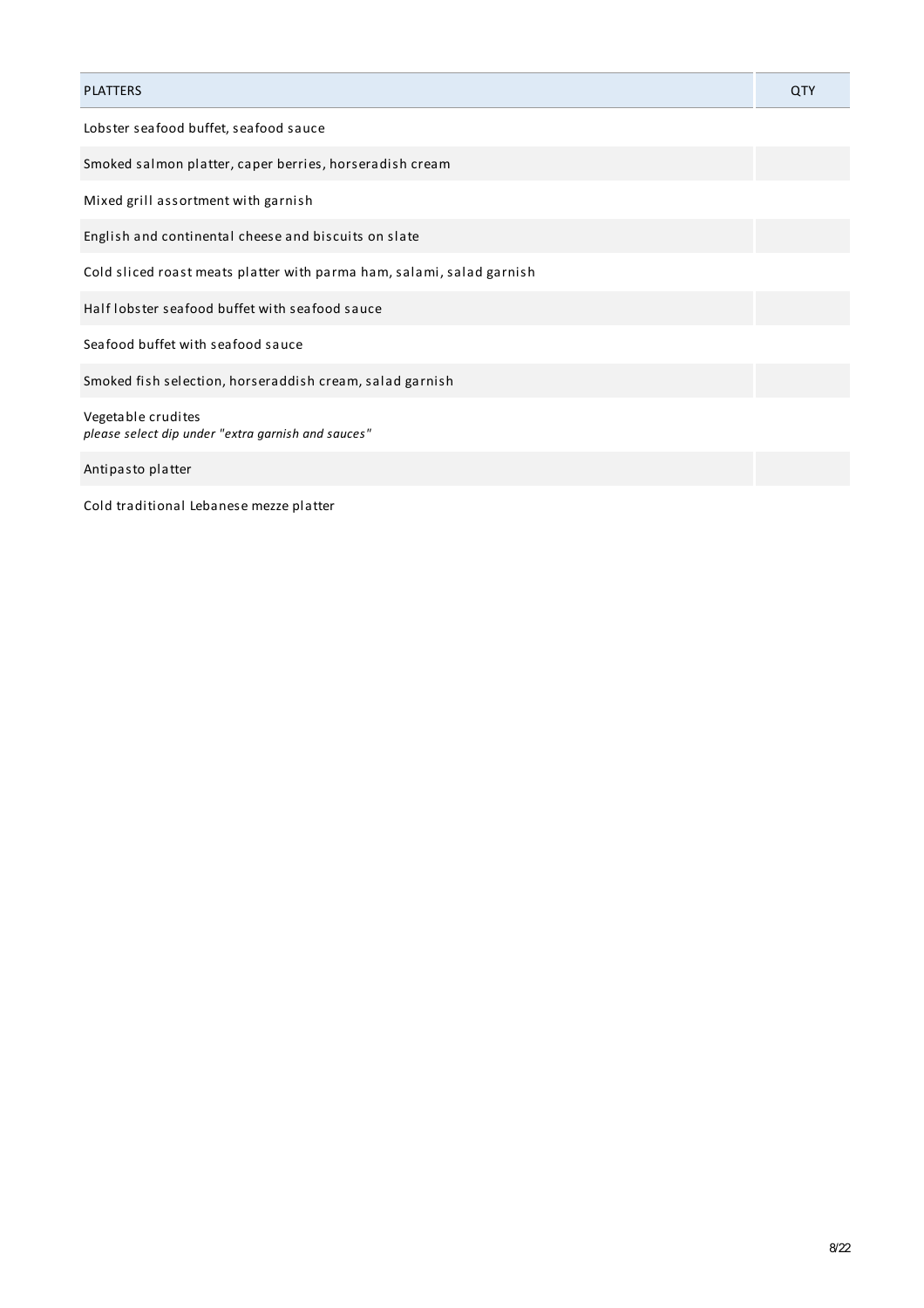| <b>SALADS</b>                                                               | <b>QTY</b> |
|-----------------------------------------------------------------------------|------------|
| Seared tuna Nicoise salad with dijon dressing                               |            |
| Three bean salad with herb dressing                                         |            |
| Lobster & crevette salad with dressing                                      |            |
| Rocket, shaved parmesan and cherry tomato salad with dressing               |            |
| Coleslaw, saltanas and roasted almonds                                      |            |
| Spinach leaves, roquefort and pecan salad with herb dressing                |            |
| Farfalla pasta salad with cherry tomatoes and dijon dressing                |            |
| Herbed cous cous                                                            |            |
| Peking crispy duck with pancakes, spring onion, cucumber and hoisin sauce   |            |
| Crab meat salad, dressing                                                   |            |
| Roasted vegetable with couscousnand mint dressing                           |            |
| Potato & spring onion salad                                                 |            |
| Thai beef salad                                                             |            |
| Plain Caesar salad<br>accompanied by crisp cos                              |            |
| Chicken Caesar salad<br>chargrilled chicken breast accompanied by crisp cos |            |
| King prawn Caesar salad<br>grilled king prawn accompanied by crisp cos      |            |
| Greek salad with herb dressing                                              |            |
| Crunchy vegetable and leaf salad with herb dressing                         |            |
| Waldorf salad                                                               |            |
| Assorted leaf salad with dijon dressing                                     |            |
| Cobb salad with blue cheese dressing                                        |            |
| Asparagus salad, artichokes, olives, balsamic dressing                      |            |
| Assorted leaf salad, Dijon dressing                                         |            |
| Char-grilled peppers, aubergine, courgettes & chorizo salad                 |            |
| Cucumber & poppy seed salad                                                 |            |
| Fatoush salad with dressing                                                 |            |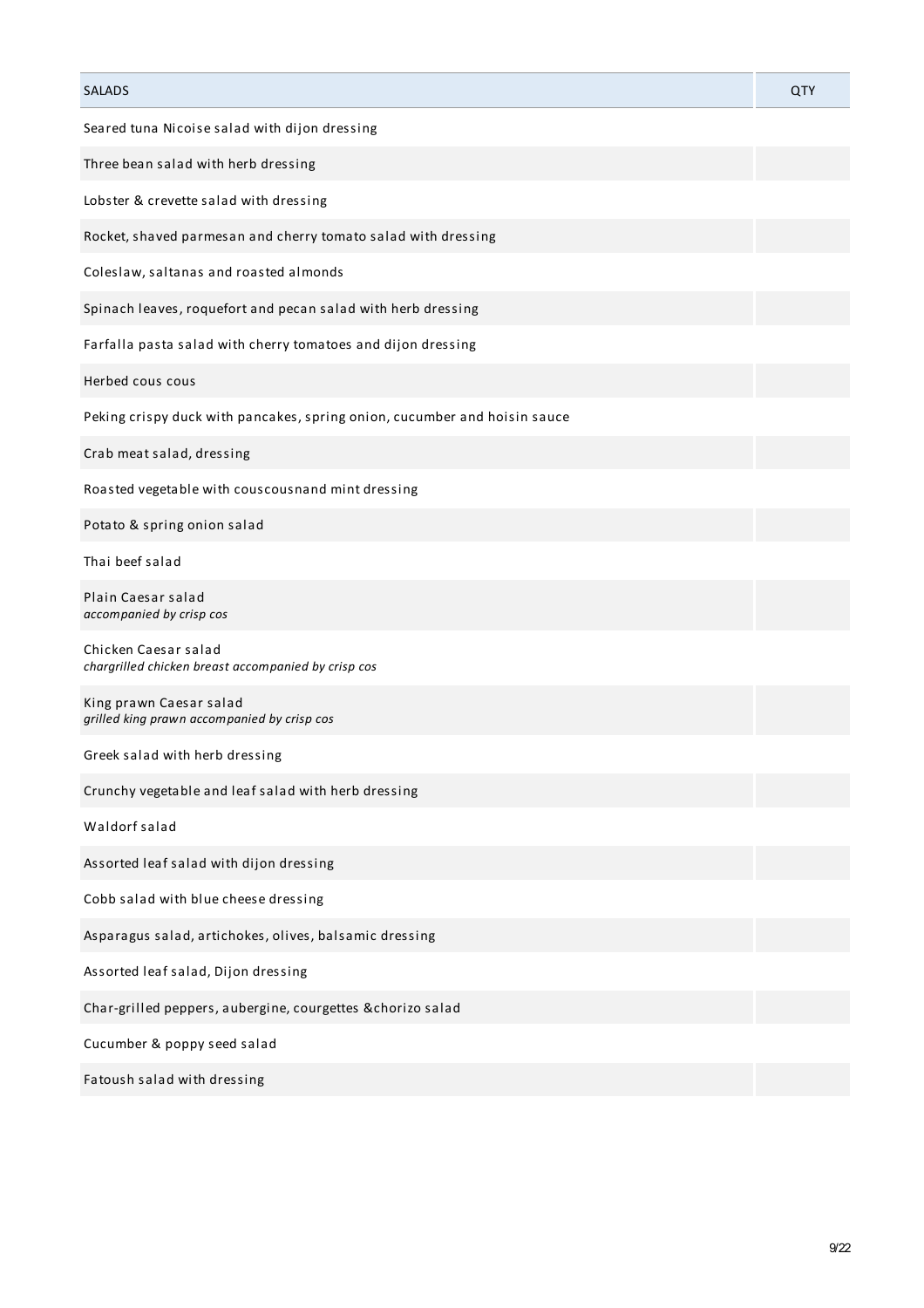| <b>CAVIAR</b>                               | QTY |
|---------------------------------------------|-----|
| Oscietre caviar, 50g                        |     |
| Sevruga caviar, 50g                         |     |
| Imperial caviar, 50g                        |     |
| Caviar and creme fraiche canapes, per piece |     |
| Caviar garnish                              |     |

EXTRA GARNISH & SAUCES QTY Tomato, whole Tomato, sliced Lettuce, individual whole Dipping sauce for crudites, per portion

Cucumber, whole

| <b>COLD MEAL SETS</b> | ~ |
|-----------------------|---|
|                       |   |

Cold boxed sandwich meal *2 rounds of executive finger sandwiches, sliced fruit, continental cheese platter, afternoon tea cake*

Cold boxed lunch / dinner *Starter, cold main course, afternoon teacake, bread roll & butter*

# HOT MEALS

| <b>SNACKS &amp; STARTERS</b>                                 | QTY |
|--------------------------------------------------------------|-----|
| Goats cheese and red onion tartlet                           |     |
| Tempura king prawns                                          |     |
| Pan seared king scallops, pea and mint puree                 |     |
| Grilled goats cheese on croutons, leaf salad, lemon dressing |     |
| Lobster ravioli with crayfish & white wine sauce             |     |
| Mini Thai fishcakes, 2 pieces                                |     |
| King scallops canape wrapped in duck bacon, 3 pieces         |     |
| Chicken satay skewers with sauce, 2 pieces                   |     |
| Vegetable skewers, 2 pieces                                  |     |
| Thai fish cakes, 2 pieces                                    |     |
| Quiche mini, 4 pieces                                        |     |
| Lamb koftas, 2 pieces                                        |     |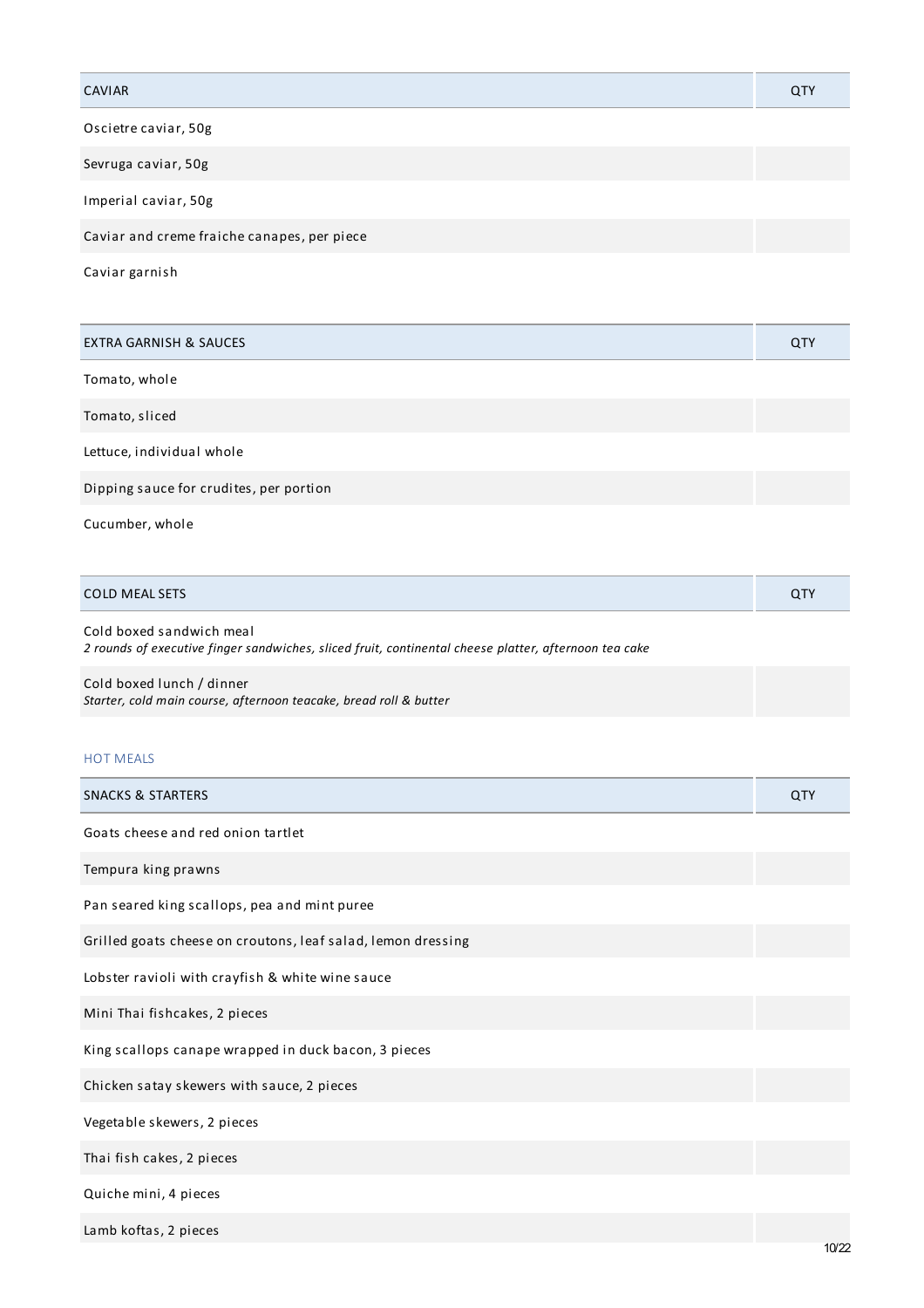| Beef satay skewers with sauce, 2 pieces                            |  |
|--------------------------------------------------------------------|--|
| Salmon skewers, 2 pieces                                           |  |
| Cheese and bacon filled potato skins                               |  |
| Large Frankfurter sausage in hot dog roll, onions                  |  |
| Pizza (large)                                                      |  |
| Pizza (medium)                                                     |  |
| Pizza mini, 2 pieces                                               |  |
| Vegetable spring rolls, 2 pieces                                   |  |
| Vegetable spring rolls mini, 2 pieces                              |  |
| Marinated tofu with Mediterranean vegetable brochettes, 2 pieces   |  |
| Spiced tempura prawns, 5 pieces                                    |  |
| Meat samosas, 2 pieces                                             |  |
| Vegetable samosas, 2 pieces                                        |  |
| Paneer mini samosas, 2 pieces                                      |  |
| Char-grilled scallops with chives and roasted red pepper, 5 pieces |  |
| Assorted filled rolls, per piece                                   |  |
| Chicken nuggets for children, 4 pieces                             |  |
| Hot canapes, 4 pieces<br>with a side of dipping sauce              |  |
| Sauteed chicken liver, lardons, croutons, leaf salad, dressing     |  |
| Cherry tomato, shallot and pesto tartlet                           |  |
| Homemade beef burger with accompaniments                           |  |
| Homemade cheese burger with accompaniments                         |  |
| Homemade chicken breast nuggets, 8 pieces                          |  |
| Chicken goujons with sweet chilli dip, 5 pieces                    |  |
| Dim sum, 4 pieces                                                  |  |

| <b>SOUPS</b>                                  | QTY |
|-----------------------------------------------|-----|
| Lobster bisque with garnish, half litre       |     |
| Lobster bisque with garnish, 1 litre          |     |
| Asparagus soup with garnish, half litre       |     |
| Asparagus soup with garnish, 1 litre          |     |
| Leek and potato soup with garnish, half litre |     |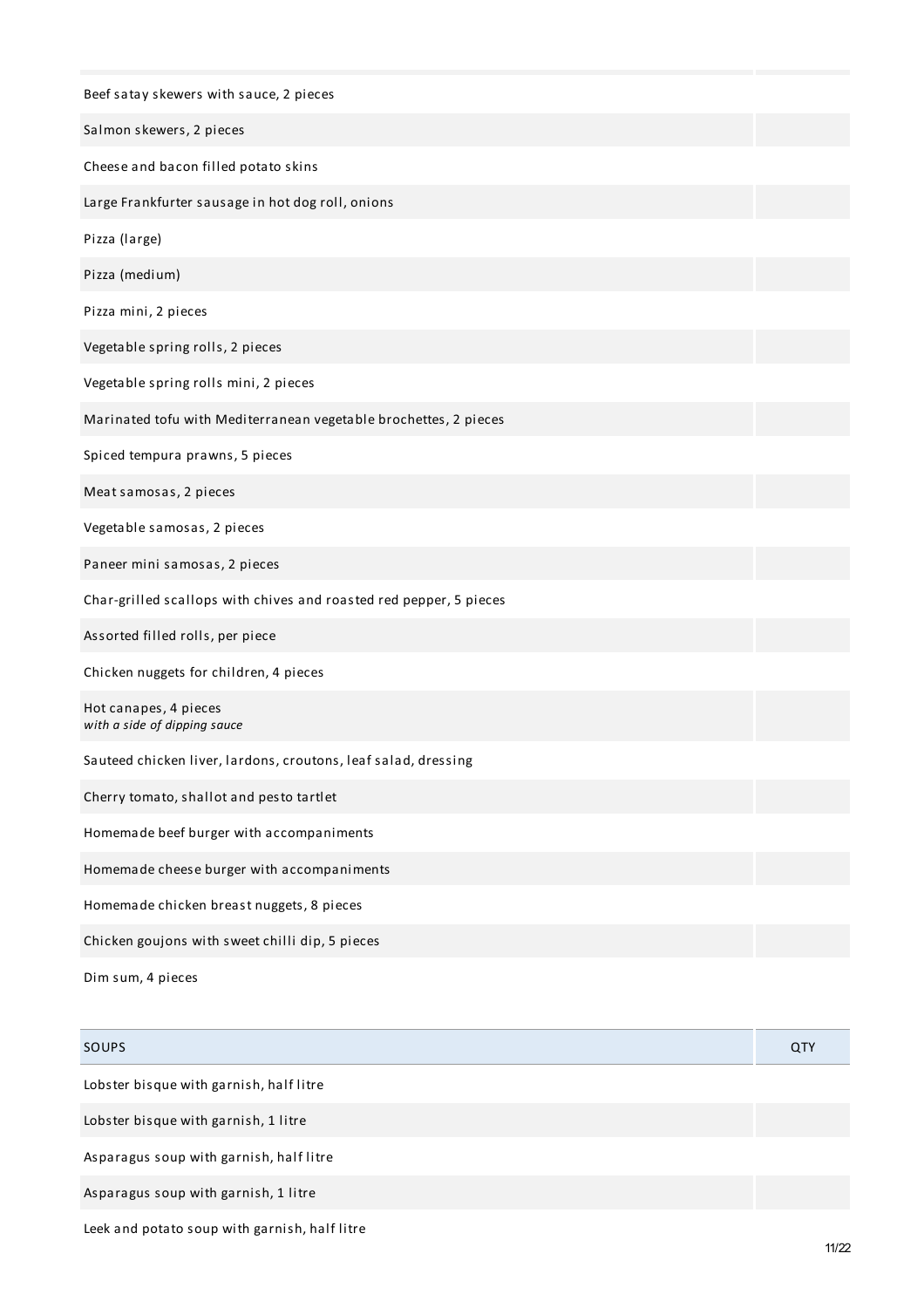| Leek and potato soup with garnish, 1 litre               |  |
|----------------------------------------------------------|--|
| Vegetable soup with garnish, half litre                  |  |
| Vegetable soup with garnish, 1 litre                     |  |
| Tomato and basil soup with garnish, half litre           |  |
| Tomato and basil soup with garnish, 1 litre              |  |
| Butternut squash soup with garnish, half litre           |  |
| Butternut squash soup with garnish, 1 litre              |  |
| Cream of chicken soup with garnish, half litre           |  |
| Cream of chicken soup with garnish, 1 litre              |  |
| Minestrone soup with garnish, half litre                 |  |
| Minestrone soup with garnish, 1 litre                    |  |
| Wild mushroom soup with garnish, half litre              |  |
| Wild mushroom soup with garnish, 1 litre                 |  |
| Broccoli and stilton soup with garnish, 1 litre          |  |
| Broccoli and stilton soup with garnish, half litre       |  |
| Chicken noodle soup with garnish, half litre             |  |
| Chicken noodle soup with garnish, 1 litre                |  |
| French onion soup, gruyere toasted croutons, half litre  |  |
| French onion soup, gruyere toasted croutons, 1 litre     |  |
| Minted pea & ham soup with garnish, half litre           |  |
| Minted pea & ham soup with garnish, 1 litre              |  |
| Miso soup, half litre                                    |  |
| Miso soup, 1 litre                                       |  |
| Carrot and coriander soup, garnish, half litre           |  |
| Carrot and coriander soup, garnish, 1 litre              |  |
| Red lentil soup with garnish, half litre                 |  |
| Red lentil soup with garnish, 1 litre                    |  |
| Pumpkin soup, garnish, half litre                        |  |
| Pumpkin soup, garnish, 1 litre                           |  |
| Bouillabaisse, garnish of rustic brown bread, half litre |  |
| Bouillabaisse, garnish of rustic brown bread, 1 litre    |  |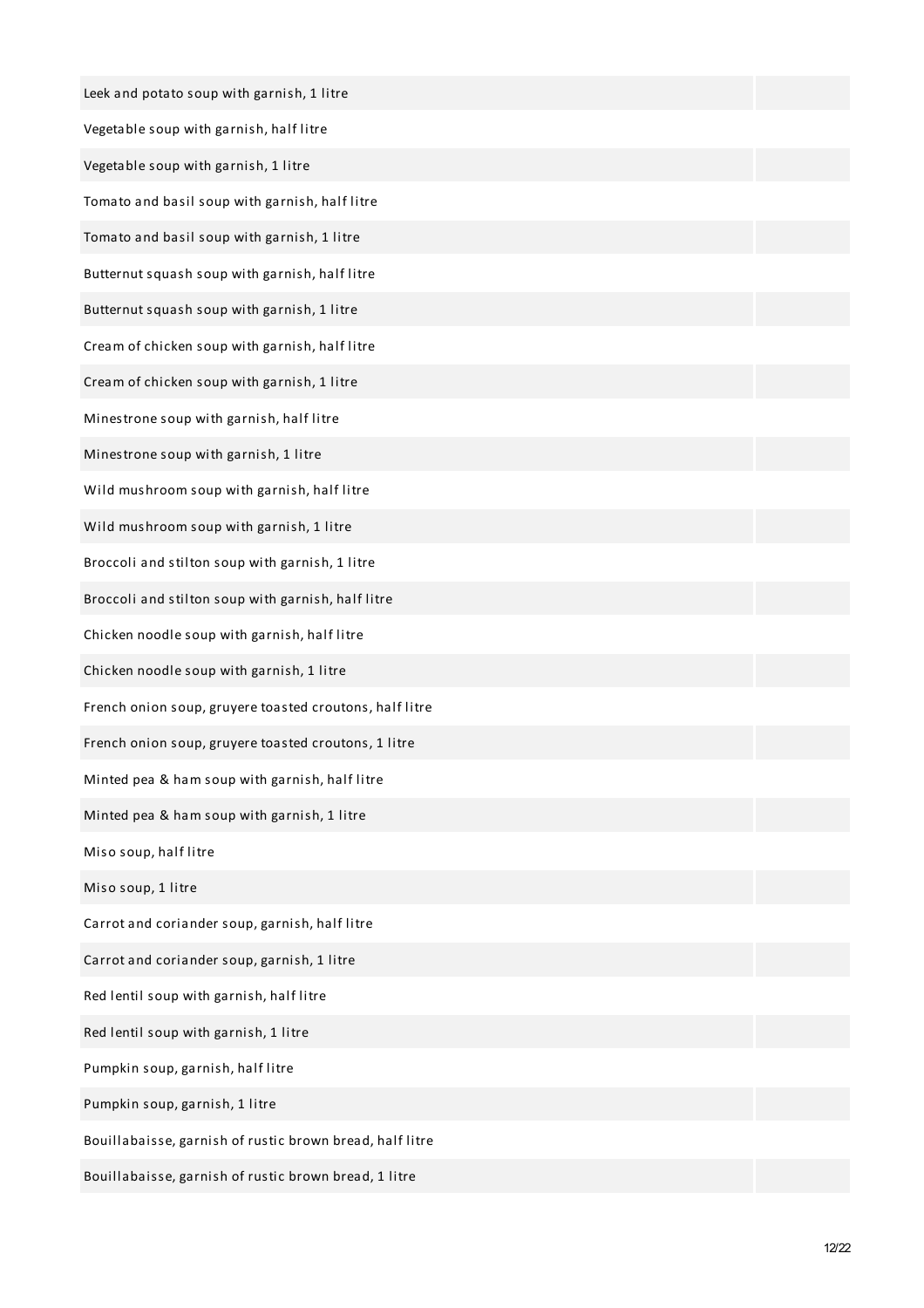| <b>MAIN DISHES - MEAT</b>                                       | QTY |
|-----------------------------------------------------------------|-----|
| Sirloin steak with peppercorn sauce                             |     |
| Rib eye steak with peppercorn sauce                             |     |
| T-Bone steak with peppercorn sauce                              |     |
| English roast beef with yorkshire pudding and horseradish sauce |     |
| Beef bourguignon                                                |     |
| Beef & wild mushroom stroganoff                                 |     |
| Aberdeen Angus fillet steak with peppercorn sauce               |     |
| Beef wellington                                                 |     |
| Breaded veal escalope with tomato and herb sauce                |     |
| Char grilled veal escalope with marsala sauce / mushroom sauce  |     |
| Veal chop with a mushroom & marsala sauce                       |     |
| Veal medallions with mushroom & marsala sauce                   |     |
| Veal fillet with mushroom & marsala sauce                       |     |
| Calves liver with crispy bacon, fried onions & gravy            |     |
| Venison haunch steaks with juniper berry jus                    |     |
| Irish stew with herb dumplings                                  |     |
| Noisette of lamb with madeira sauce                             |     |
| Roasted rump of lamb with rosemary jus                          |     |
| Roast leg of lamb chops with sauce                              |     |
| Canon of lamb with red wine mint & shallot                      |     |
| Herb crusted rack of lamb with red current gravy                |     |
| Finest cut of sliced fillet pork with cider & apple cream sauce |     |
| Pork medallions with shallot sauce                              |     |
| Traditional roast pork with apple sauce, crackling and gravy    |     |
| Char-grilled pork cutlet with apple and calvados sauce          |     |
| Honey mustard glazed pork spare ribs                            |     |
| Grilled pork sausages with mashed potato and onion gravy        |     |
| BBQ pork and chicken fried rice                                 |     |
| Traditional cottage pie                                         |     |
| Traditional shepherds pie                                       |     |
| Fettuccini meatballs with tomato sauce, garnish of parmesan     |     |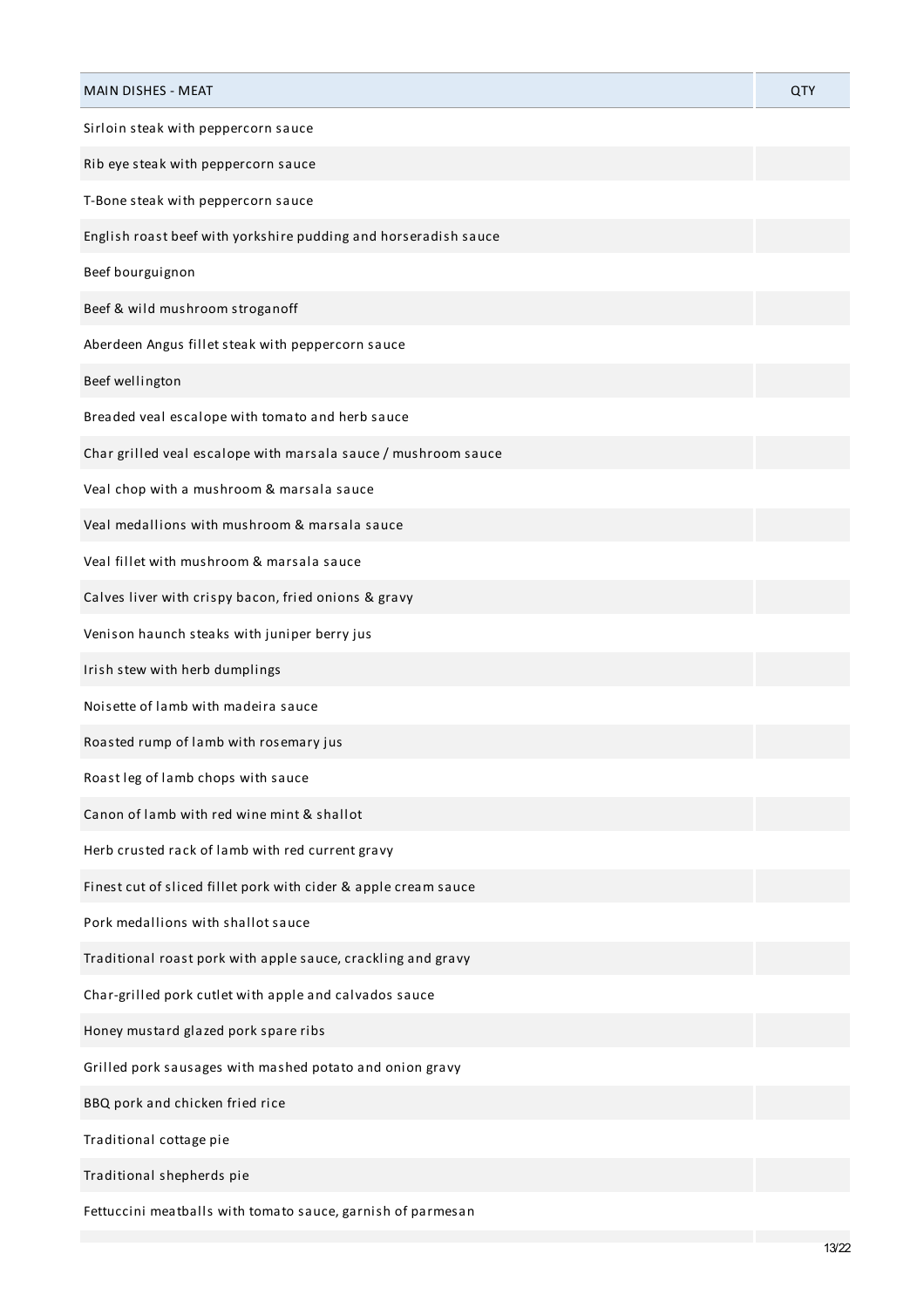| Thai beef curry with garnish of prawn crackers                           |     |
|--------------------------------------------------------------------------|-----|
| Indian beef curry with naan bread and poppadoms                          |     |
| Indian chicken curry with naan bread and poppadoms                       |     |
| Indian lamb curry with naan bread and poppadoms                          |     |
| Indian vegetarian curry with naan bread and poppadoms                    |     |
|                                                                          |     |
| MAIN DISHES - FISH & SEAFOOD                                             | QTY |
| Salmon mousse wrapped in a fillet of lemon sole, oven baked              |     |
| Poached salmon with cucumber, salad garnish & lemon mayonnaise           |     |
| Grilled dover sole with dill and shallot sauce                           |     |
| Halibut supreme with white wine and chive sauce                          |     |
| Battered cod and chunky chips with pea and mint puree                    |     |
| Grilled sea bass with dill & caper cream                                 |     |
| Grilled sea bass with rock salt, olive oil and red pepper                |     |
| Pan fried or char-grilled salmon fillet with baby asparagus & dill sauce |     |
| Seared tuna fillet with tomato, mango and coriander salsa                |     |
| Fillet of red snapper with cajun tomato sauce                            |     |
| Grilled swordfish, cajun tomato sauce                                    |     |
| Cod fillet with parsley, mustard crust and veloute sauce                 |     |
| Monkfish with tapenade wrapped in prosciutto with lemon sauce            |     |
| Fish pie                                                                 |     |
| Lobster medallions                                                       |     |
| Lobster thermidor                                                        |     |
| Pan seared king scallops with pea and mint puree                         |     |
| Dressed Cornish crab with garnish                                        |     |
| Garlic tiger prawns with sweet chili sauce (5 per portion)               |     |
| King prawn skewers (2 per portion)                                       |     |
| Sauteed king prawns, bearnaise sauce (5 per portion)                     |     |
| Tandoori king prawns                                                     |     |
| Tandoori tiger prawns with naan bread                                    |     |
| Thai prawn curry, garnish of prawn crackers                              |     |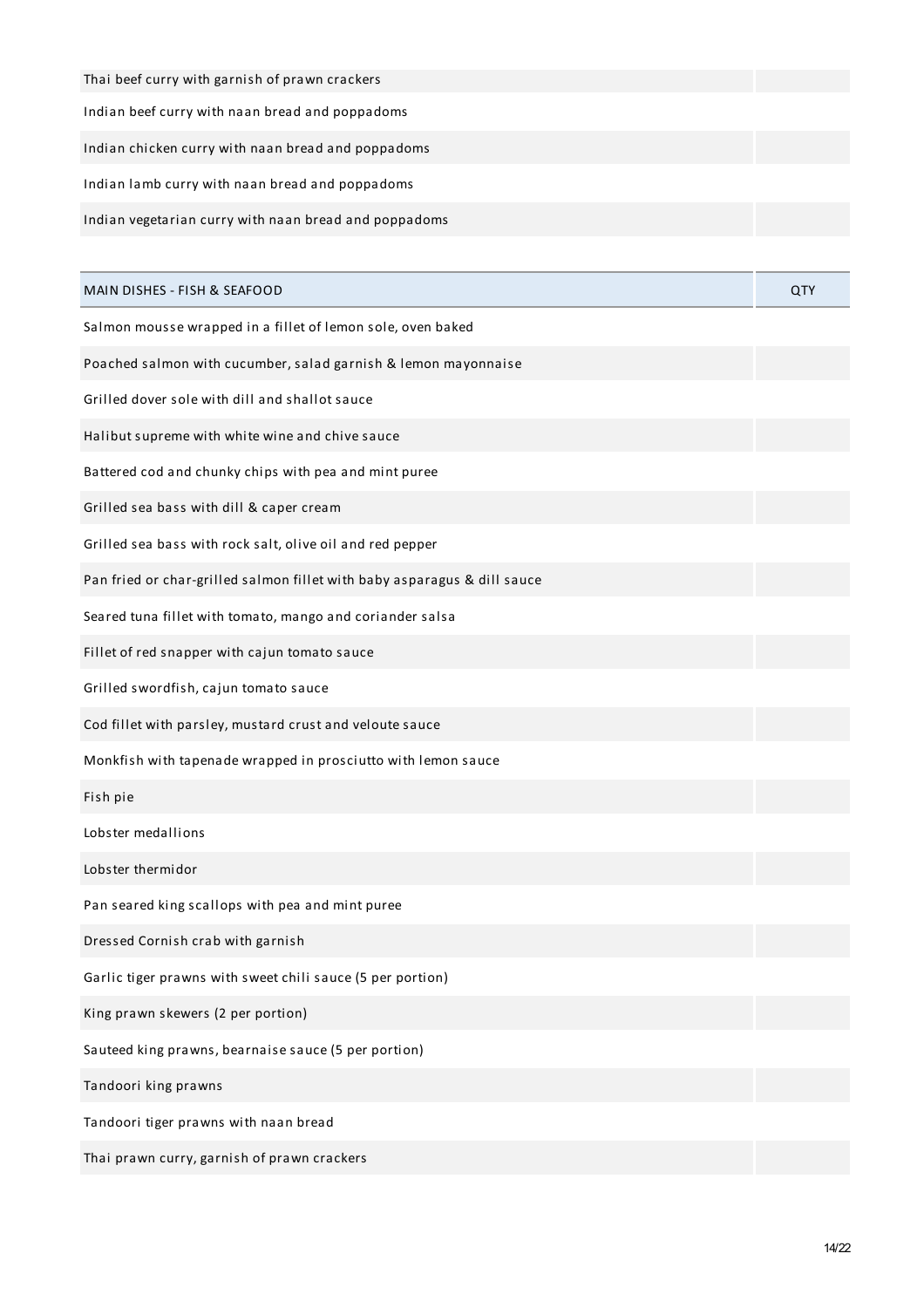| <b>MAIN DISHES - POULTRY</b>                                             | QTY |
|--------------------------------------------------------------------------|-----|
| Whole roasted baby chicken with chicken jus                              |     |
| Char-grilled corn fed chicken breast with wild mushroom sauce            |     |
| Half roasted free range chicken wit wild mushroom sauce                  |     |
| Chicken parmesan with wild mushroom sauce                                |     |
| Coq au vin                                                               |     |
| Stir-fried chicken breast with oriental vegetables                       |     |
| Chicken chausseur style                                                  |     |
| Chicken breast stuffed with sun-dried tomatoes and brie with sauce       |     |
| Pan-fried corn fed chicken breast, wild mushroom sauce                   |     |
| Parma ham wrapped chicken breast, salad garnish                          |     |
| Lebanese chicken biryani, Arabic bread                                   |     |
| Thai green chicken curry with garnish of prawn crackers and jasmine rice |     |
| Chicken chow mein                                                        |     |
| Chicken arrabiata, garnish of parmesan                                   |     |
| Chargrilled boneless quail with apple & celeriac puree                   |     |
| Farm reared roasted squab pigeon, apple & celeriac puree                 |     |
| Roasted seasoned grouse with apple & celeriac puree                      |     |
| Norfolk reared guinea fowl with apple & celeriac puree                   |     |
| Whole roasted English partridge with cranberry jus                       |     |
| Pan fried pheasant with red wine & cherry compot                         |     |
| Roast duck breast with red wine & cherry compot                          |     |
|                                                                          |     |
| <b>PASTA &amp; RISOTTO</b>                                               | QTY |
| Lobster ravioli with crayfish & white wine sauce                         |     |

Fettuccine carbonara with garnish of parmesan and basil

Spaghetti with roasted cherry tomatoes, garlic, chillies and olive

Spaghetti Bolognese with garnish of parmesan and basil

Spicy king prawn & vegetable noodles

Angel hair pasta with prawns, asparagus and sesame seeds

Squid ink linguine with king prawns & mussels, white wine & garlic cream sauce

Beef Lasagne with garnish of parmesan and basil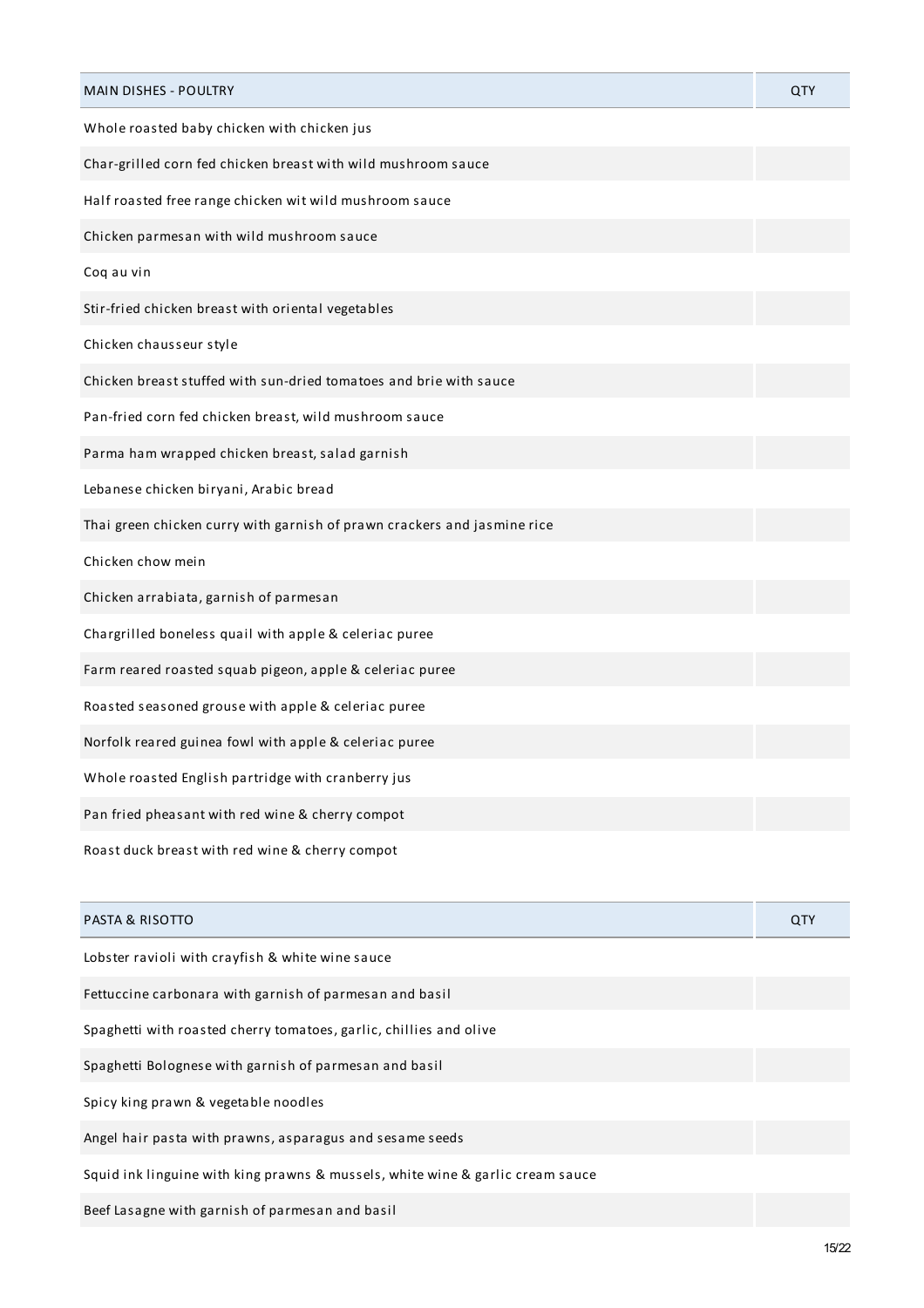| Vegetarian Lasagne with garnish of parmesan and basil           |            |
|-----------------------------------------------------------------|------------|
| Penne pasta Arrabiata with garnish of parmesan                  |            |
| Penne pasta with choice of sauce, garnish of parmesan           |            |
| Penne pasta with chicken, sauce, garnish of parmesan            |            |
| Penne pasta with smoked salmon, sauce, garnish of parmesan      |            |
| Penne pasta children's portion with sauce                       |            |
| Lobster ravioli with crayfish & white wine sauce                |            |
| Ricotta and spinach ravioli with tomato & basil sauce           |            |
| Veal ravioli with wild mushroom sauce                           |            |
| Walnut & gorgonzola tortellini with roquefort cream sauce       |            |
| Beetroot tortellini with sage butter sauce                      |            |
| Smoked ham & cheese tortellini with four cheese sauce           |            |
| Wild mushroom tortellini, shallot and mushroom sauce            |            |
| Wild boar tortellini with garlic & red wine sauce               |            |
| Cheese tortellini with tomato and basil sauce                   |            |
| Chicken & wild mushroom risotto with garnish of parmesan        |            |
| Chorizo with wild mushroom risotto, garnish of parmesan, basil  |            |
| Prawn and pea and mint risotto, garnish of parmesan, basil      |            |
| Chicken and grilled asparagus tips risotto, garnish of parmesan |            |
| Fresh mixed seafood risotto                                     |            |
| Asparagus & pancetta risotto                                    |            |
| Chicken and wild mushroom risotto with garnish of parmesan      |            |
| Mixed vegetable risotto with garnish                            |            |
| Plain penne pasta                                               |            |
|                                                                 |            |
| <b>SIDE DISHES</b>                                              | <b>QTY</b> |
|                                                                 |            |

French beans wrapped in smoked bacon

Mediterranean grilled vegetables

Medley of steamed vegetables

Roasted butternut squash

Prosciutto wrapped asparagus

Steamed asparagus spears

Chargrilled asparagus spears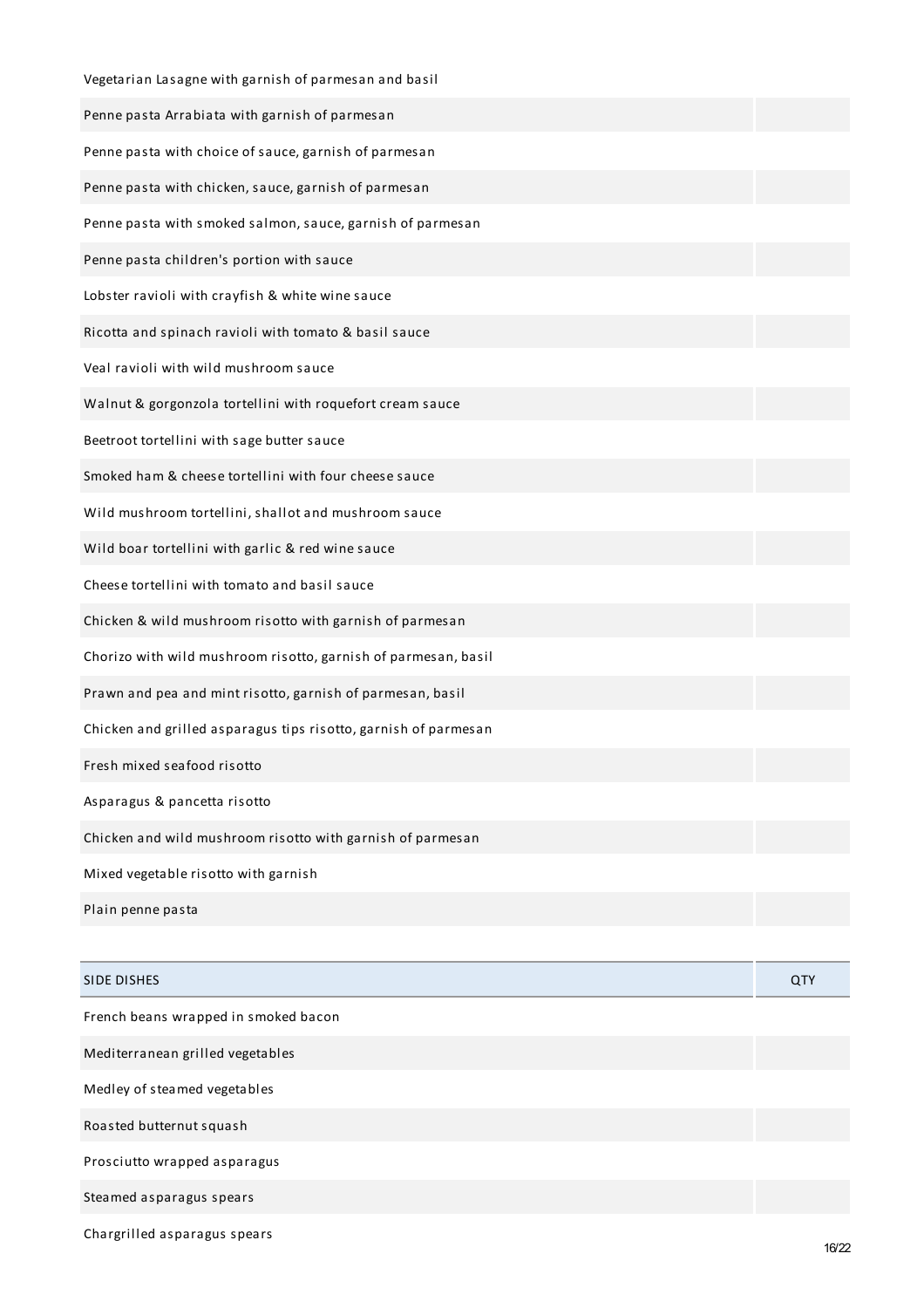| Minted new potatoes                                          |  |
|--------------------------------------------------------------|--|
| Chunky chips                                                 |  |
| Dauphinois potatoes                                          |  |
| Roasted new potatoes, rosemary                               |  |
| Roasted sweet potatoes                                       |  |
| Saffron rice                                                 |  |
| Wild rice                                                    |  |
| Plain risotto                                                |  |
| Roasted parsnips                                             |  |
| Potatoes boulangere                                          |  |
| Puree of spinach                                             |  |
| Quinoa                                                       |  |
| Ratatouille                                                  |  |
| Spicy roast red potatoes                                     |  |
| Stir fry vegetables                                          |  |
| French fries                                                 |  |
| Brocoli, steamed                                             |  |
| French fine beans, onion, roasted garlic, salad and dressing |  |
| Creamed potatoes                                             |  |
| Glazed carrots                                               |  |
| Sauteed potatoes                                             |  |
| Fondant potatoes                                             |  |
| Basmati rice                                                 |  |
| Brown rice                                                   |  |
| Stir fried rice                                              |  |
| Jasmine rice                                                 |  |
| Coconut rice                                                 |  |
| Lemon rice                                                   |  |
| Pilau rice                                                   |  |
| Roast potatoes                                               |  |
| Garlic bread, 3 slices                                       |  |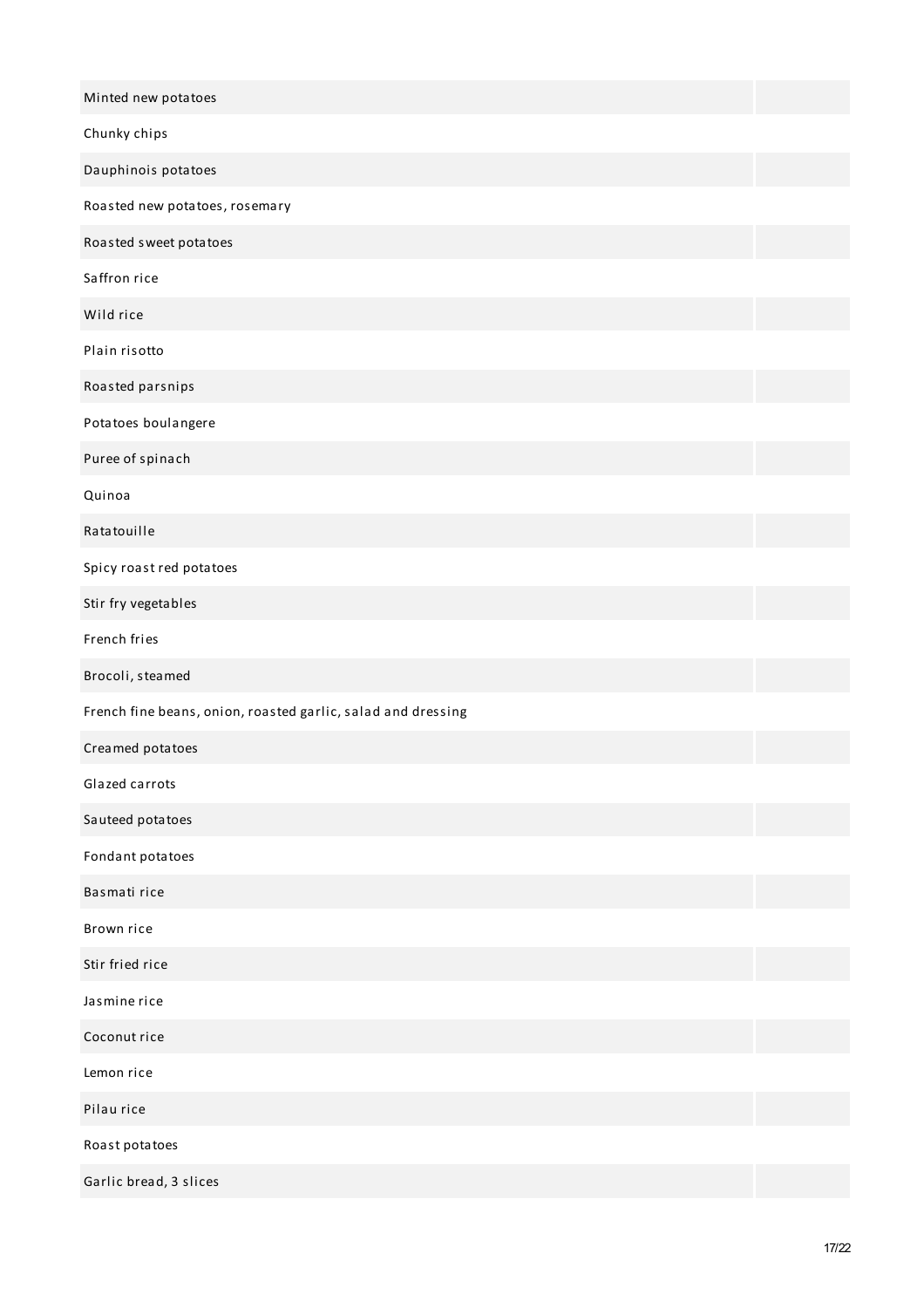| <b>LEBANESE</b>                        | QTY |
|----------------------------------------|-----|
| Lamb koftas, 2 pieces                  |     |
| Hot and cold Lebanese mezze            |     |
| Hot traditional Lebanese mezze platter |     |
| Lebanese chicken biryani, Arabic bread |     |
|                                        |     |
| <b>CHILDREN MEALS</b>                  | QTY |
| Chicken nuggets for children, 4 pieces |     |

| <b>SAUCES &amp; MORE</b>                          | QTY |
|---------------------------------------------------|-----|
| Dipping sauce for hot canapes, individual portion |     |
| Dipping sauce for hot canapes, bulk portion       |     |
|                                                   |     |
| <b>HOT MEAL SETS</b>                              | QTY |

Hot boxed lunch / dinner *Starter, hot main course, dessert, bread roll & butter*

DESSERTS & FRUIT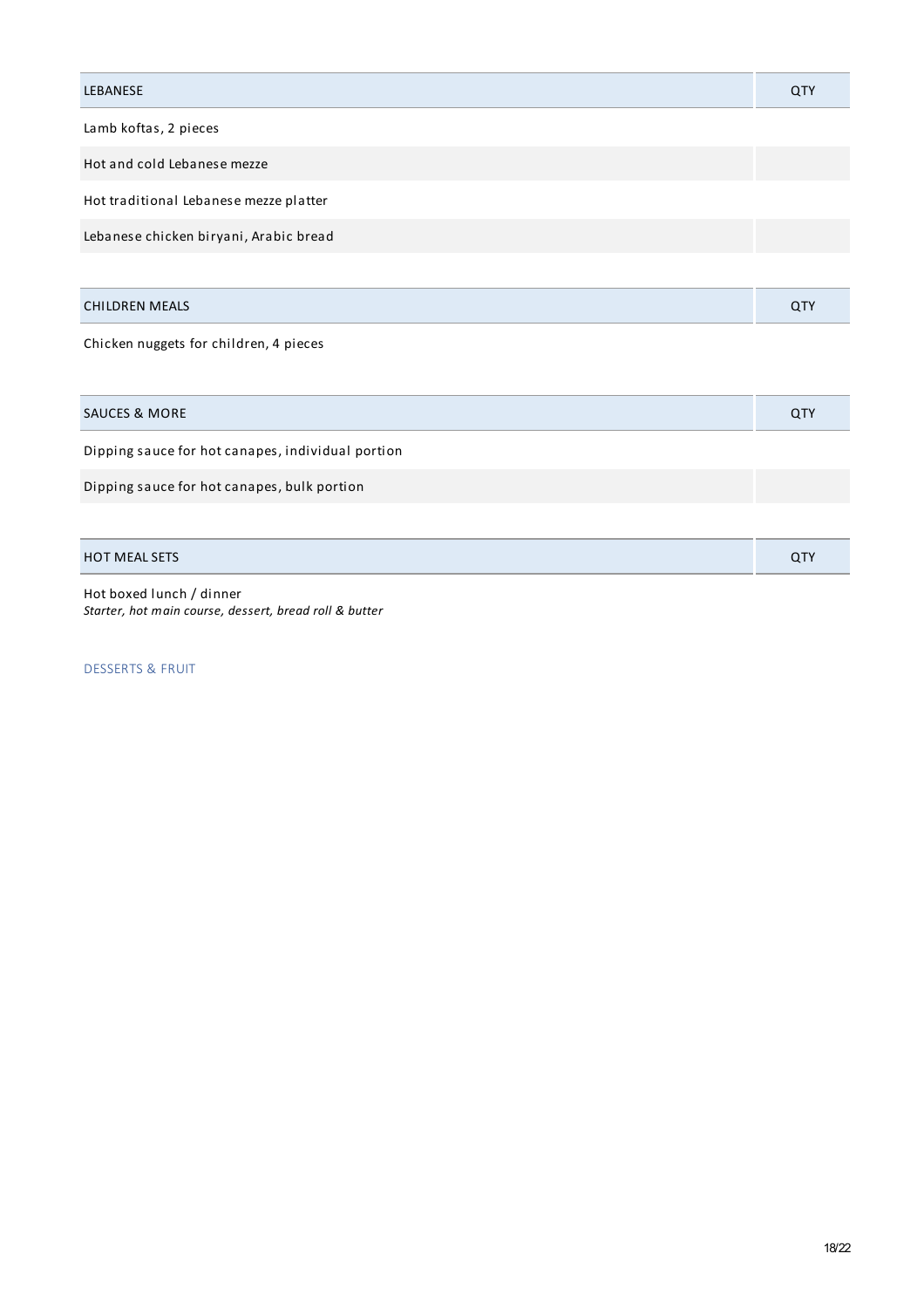| <b>DESSERTS</b>                                          | QTY |
|----------------------------------------------------------|-----|
| Fruit scone filled with clotted cream and strawberry jam |     |
| Mixed berry panna cotta                                  |     |
| Sticky toffee pudding, vanilla sauce                     |     |
| Kahlua infused tiramisu in glass                         |     |
| Chocolate mousse in glass with garnish                   |     |
| Raspberry mousse                                         |     |
| Trio of desserts in mini glasses                         |     |
| Apple pie with vanilla sauce                             |     |
| Creme brulee with garnish of fruit coulis                |     |
| Profiteroles with garnish of chocolate sauce             |     |
| Bread and butter pudding, vanilla sauce                  |     |
| Chocolate and honeycomb pie, garnish of fruit coulis     |     |
| Chocolate fondant, chocolate sauce                       |     |
| Chocolate pecan pie, garnish of fruit coulis             |     |
| Assorted mini desserts, 2 pieces                         |     |
| Individual scone                                         |     |
| Fruit scone filled with clotted cream and strawberry jam |     |
| Strawberry fool in glass with garnish                    |     |
|                                                          |     |
|                                                          |     |

| <b>FRUIT</b>                                        | QTY |
|-----------------------------------------------------|-----|
| Sliced exotic fruit platter                         |     |
| Large exotic fruit basket lined with banana leaves  |     |
| Small exotic fruit basket lined with banana leaves  |     |
| Medium exotic fruit basket lined with banana leaves |     |
| Large fruit basket lined with banana leaves         |     |
| Medium fruit basket lined with banana leaves        |     |
| Small mixed berry basket lined with banana leaves   |     |
| Fruit salad                                         |     |
| Large mixed berry basket lined with banana leaves   |     |
| Sliced fruit & berries platter                      |     |
| Small fruit basket lined with banana leaves         |     |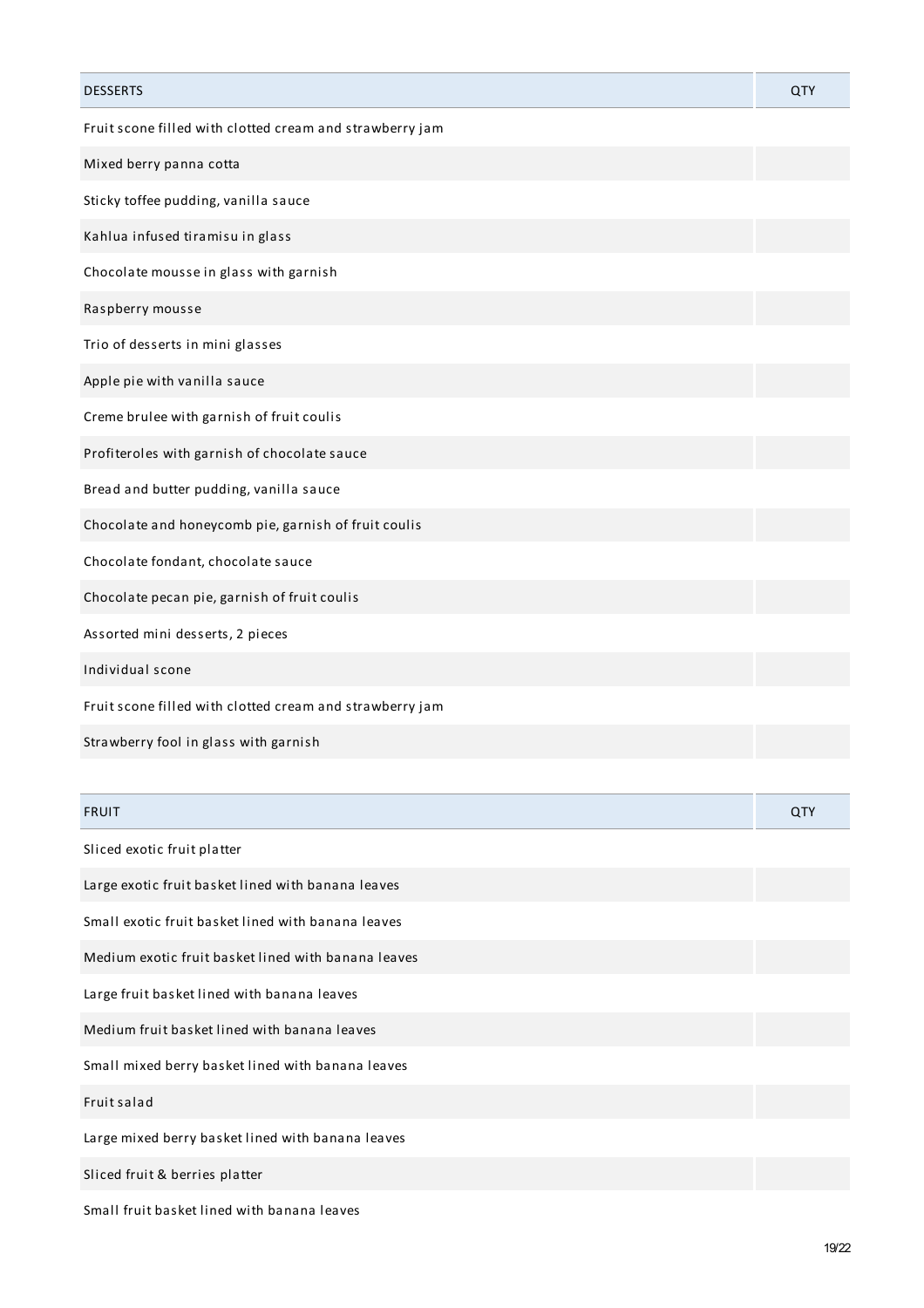# BERRIES QTY

# Medium mixed berry basket, lined with banana leaves

| <b>CAKES &amp; TARTS</b>                                  | QTY |
|-----------------------------------------------------------|-----|
| Fruit scone filled with clotted cream and strawberry jam  |     |
| Marbled chocolate torte with garnish of fruit coulis      |     |
| Caramalized lemon torte, garnish of fruit coulis          |     |
| Cheesecake, garnish of fruit couli                        |     |
| Chocolate cheesecake, garnish of fruit couli              |     |
| Baked berry cheesecake, garnish of fruit couli            |     |
| Maple & pecan torte with garnish                          |     |
| White & dark chocolate torte with garnish of fruit coulis |     |
| Assorted afternoon tea cakes, per piece                   |     |
| Exotic fruit tart with garnish of fruit coulis            |     |
| Chocolate truffle cake, garnish of fruit coulis           |     |

| <b>PETIT FOURS</b>                                  |  |
|-----------------------------------------------------|--|
| Large chocolate dipped strawberries (2 per portion) |  |

Petit-fours & macaroons, per piece

| <b>COOKIES</b>                   | <b>QTY</b> |
|----------------------------------|------------|
| Assorted cookies (2 per portion) |            |
| Double chocolate brownie         |            |

| <b>ICE CREAM</b> | ◡ |
|------------------|---|

Individual Haagen-Dazs ice cream, 100ml

Haagen-Dazs ice cream, 500ml tubs

Fruit sorbet (3 scoops)

BEVERAGES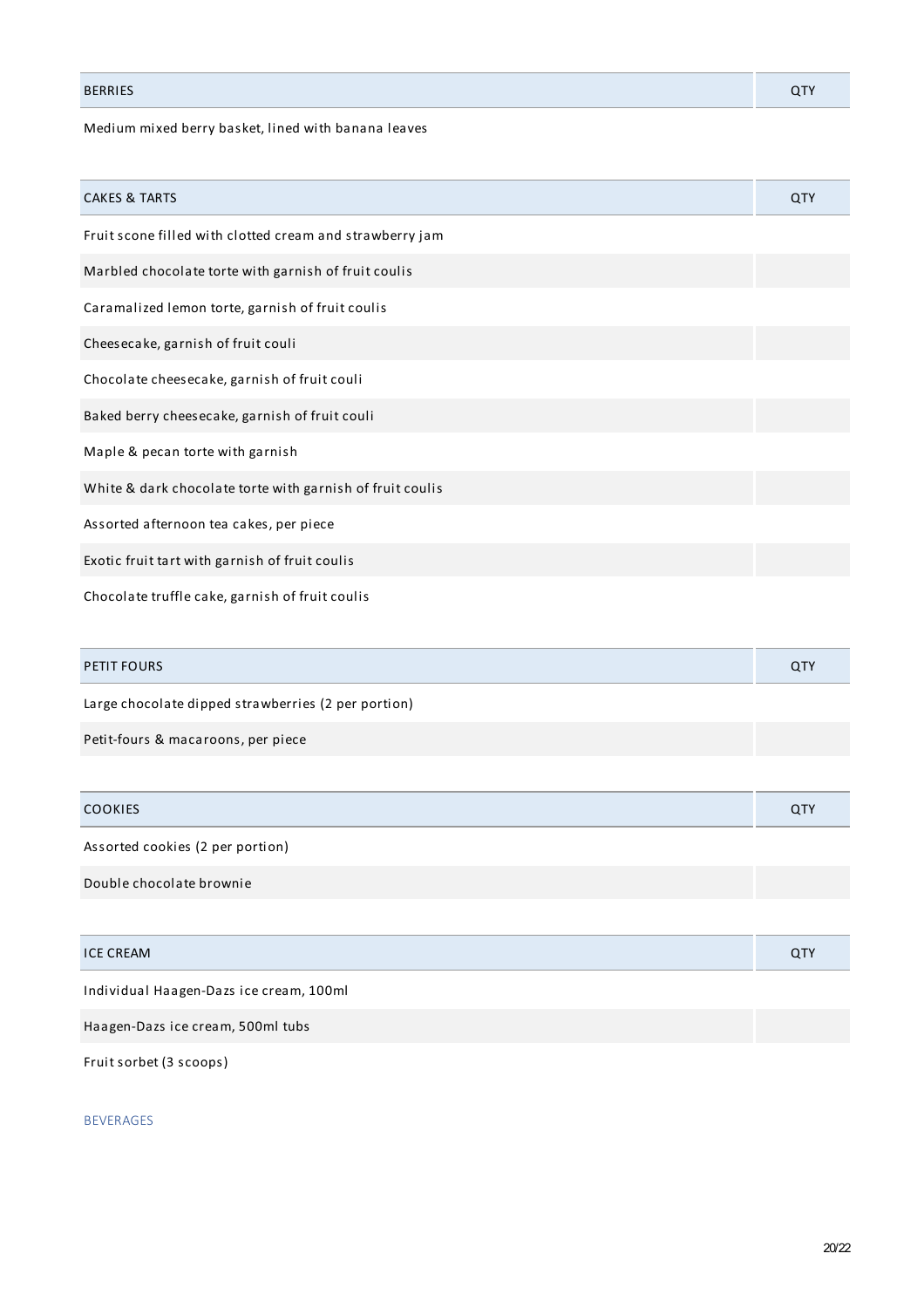| <b>JUICES</b>                                  | QTY |
|------------------------------------------------|-----|
| Freshly squeezed mango juice, half litre       |     |
| Freshly squeezed strawberry juice, half litre  |     |
| Freshly squeezed tomato juice, 1 litre         |     |
| Freshly squeezed pineapple juice, 1 litre      |     |
| Freshly squeezed watermelon juice, 1 litre     |     |
| Freshly squeezed lychee juice, 1 litre         |     |
| Freshly squeezed mixed berry juice, half litre |     |
| Freshly squeezed mixed berry juice, 1 litre    |     |
| Freshly squeezed strawberry juice, 1 litre     |     |
| Freshly squeezed carrot juice, half litre      |     |
| Freshly squeezed lime juice, 1 litre           |     |
| Freshly squeezed kiwi juice, 1 litre           |     |
| Freshly squeezed mango juice, 1 litre          |     |
| Freshly squeezed pineapple juice, half litre   |     |
| Freshly squeezed apple juice, half litre       |     |
| Freshly squeezed apple juice, 1 litre          |     |
| Freshly squeezed orange juice, half litre      |     |
| Freshly squeezed orange juice, 1 litre         |     |
| Freshly squeezed grapefruit juice, half litre  |     |
| Freshly squeezed grapefruit juice, 1 litre     |     |
| Freshly squeezed carrot juice, 1 litre         |     |

| MILK & CREAM         | QTY |
|----------------------|-----|
| Goat milk, 1 pint    |     |
| Milk, 1 pint         |     |
| Milk, 1 litre        |     |
| Organic milk, 1 pint |     |
| Soya milk, 1 litre   |     |